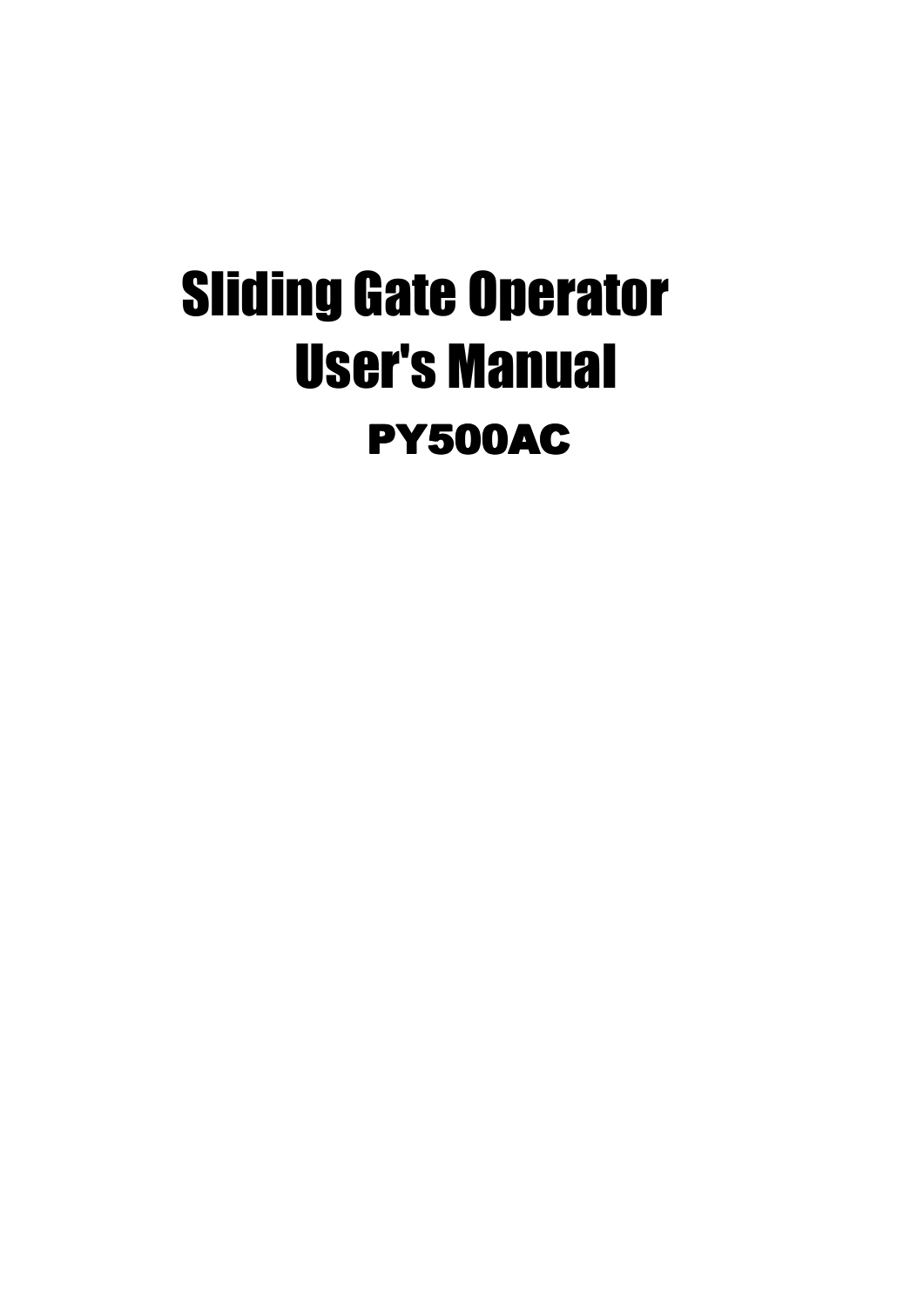# **OUTLINE**

| 5. Adjustment  |
|----------------|
|                |
|                |
|                |
| 9. Maintenance |
|                |
|                |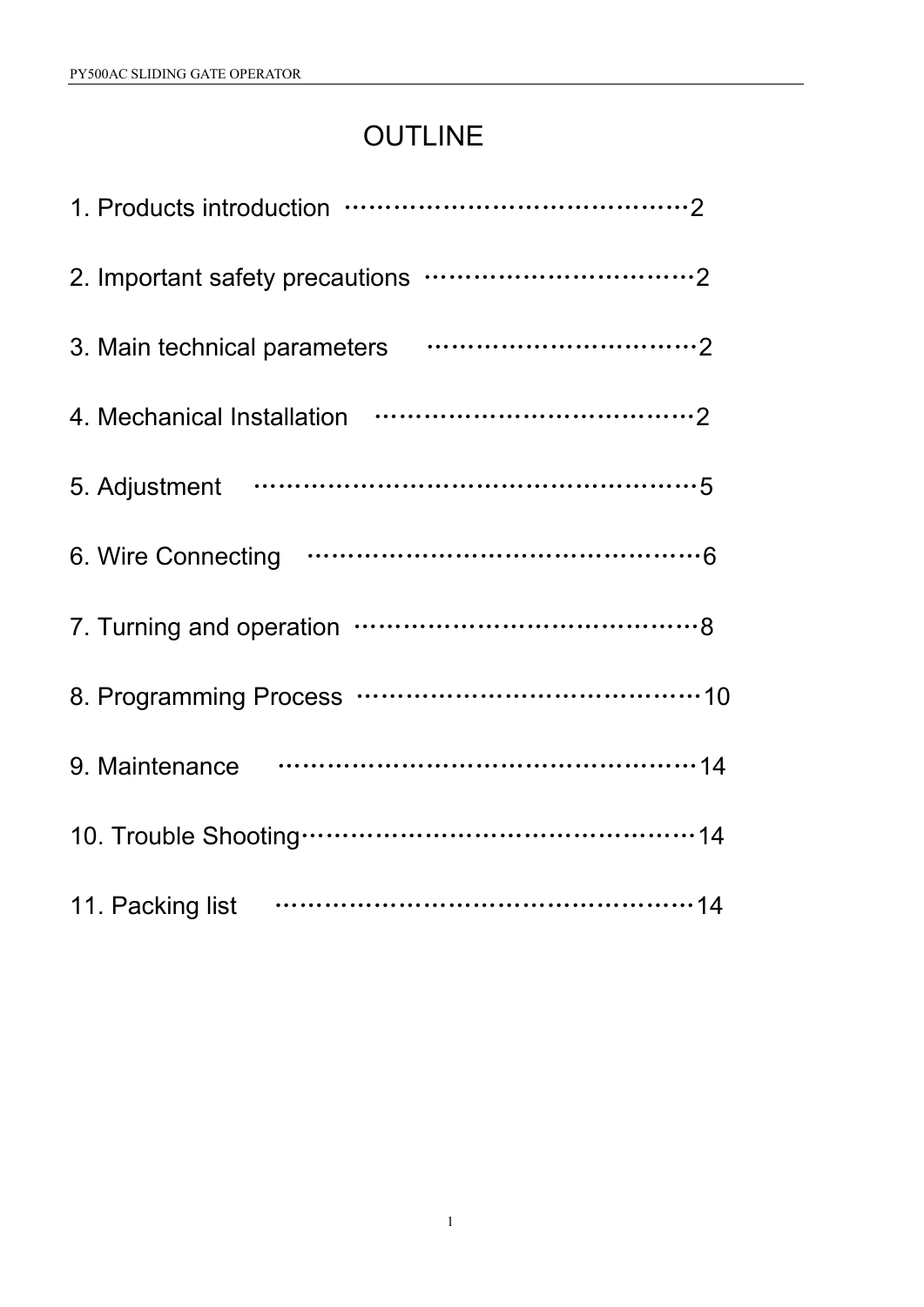#### **1. Products introduction**

**please read the instructions instructionsinstructionscarefully carefullycarefullybefore proceeding. proceeding.**

**MCU is supplied to control the gate operator.**

**Keypad / single button interface. interface.**

**Photo beam safety beam interface.** 

**User can select Auto-close function.** 

**Manual key release design for emergency purposes.** 

Gate operator has auto-reverse function, and the reverse power can change by user.

#### **2. Important safety information information**

*Carefully read and follow all safety precautions and warning before attempting to install and use this automatic gate operator.*

# Make sure the Power supply(AC220V or AC110V) of the gate operator is suitable for the power *supply in your area.*

| <b>Type</b>                       | <b>PY500AC</b>                   | PY500ACU   |
|-----------------------------------|----------------------------------|------------|
| Power supply                      | 220V, 50Hz                       | 110V, 60Hz |
| Motor speed                       | 42rpm                            | 47rpm      |
| Rated output power of motor       | 150W                             |            |
| Remote control operating distance | 30m (Frequency: 433.92mHz)       |            |
| Remote control mode               | Single button                    |            |
| Output shaft height               | 58.5mm                           |            |
| Max. gate weight                  | 500Kg                            |            |
| Output torque                     | $14N \cdot m$                    |            |
| Limit switch                      | Spring limit switch              |            |
| <b>Noise</b>                      | ≤60dB                            |            |
| Duty cycle                        | S2, 15 minutes                   |            |
| extra remote control              | <i>100</i>                       |            |
| Environmental temperature         | $-20^{\circ}$ C $-+50^{\circ}$ C |            |
| Gate Move speed                   | 12m/min                          |            |

#### **3. Main technical technicalparameters parameters**

#### **4. Mechanical Installation Installation**

The PY500AC will handle gate weighting up to 500kg and up to 12m if the proper installation procedures have been followed.

The PY500AC gate operator operates by forcing <sup>a</sup> drive rack by <sup>a</sup> drive gear. The entire configuration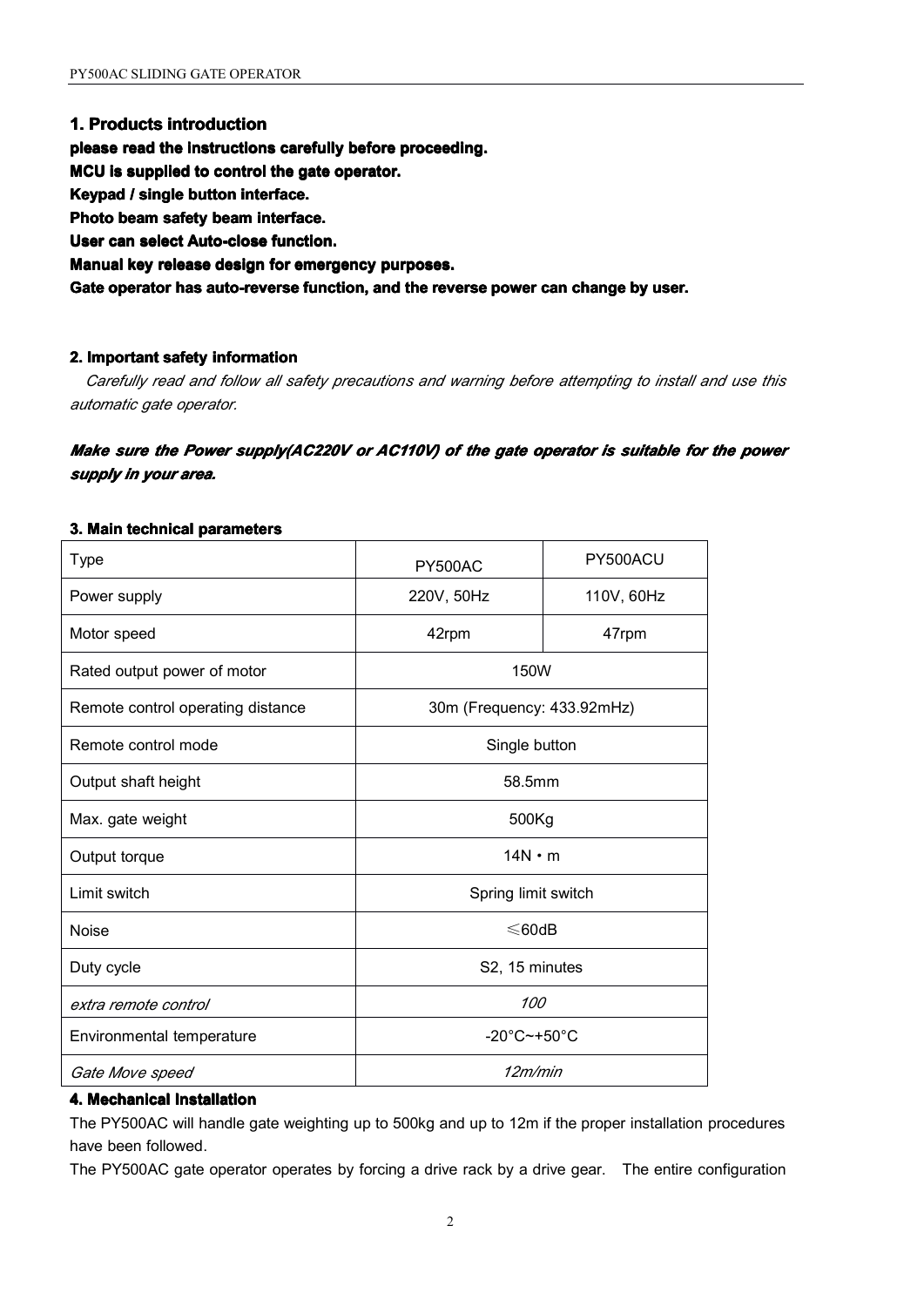is shown in the diagram below. The gate operator must be installed on the inside of the gate.



Fig.1

#### Gate preparation

Be sure the gate is properly installed and slides smoothly before installing the PY500AC sliding gate operator. The gate must be plumb, level, and move freely.

#### **Conduit**

In order to protect the cable, use PVC conduit for low voltage power cable and control wires. Conduit must be preset into the concrete when it is poured. Wires within the conduit shall be located or protected so that no damage can result from contact with any rough or sharp part.

# Concrete pad

The base unit of the gate operator requires <sup>a</sup> concrete pad in order to maintain proper stability. The concrete pad should be approximately 400mm <sup>x</sup> 250mm <sup>x</sup> 200mm deep in order to provide for adequate weight and structure to insure proper stable installation.

# Anchors (see Fig.2)

You can use anchor bolts, anchors, washers and nuts. These anchors must be set into the concrete when it is poured or you can use wedge anchors to fasten the operator.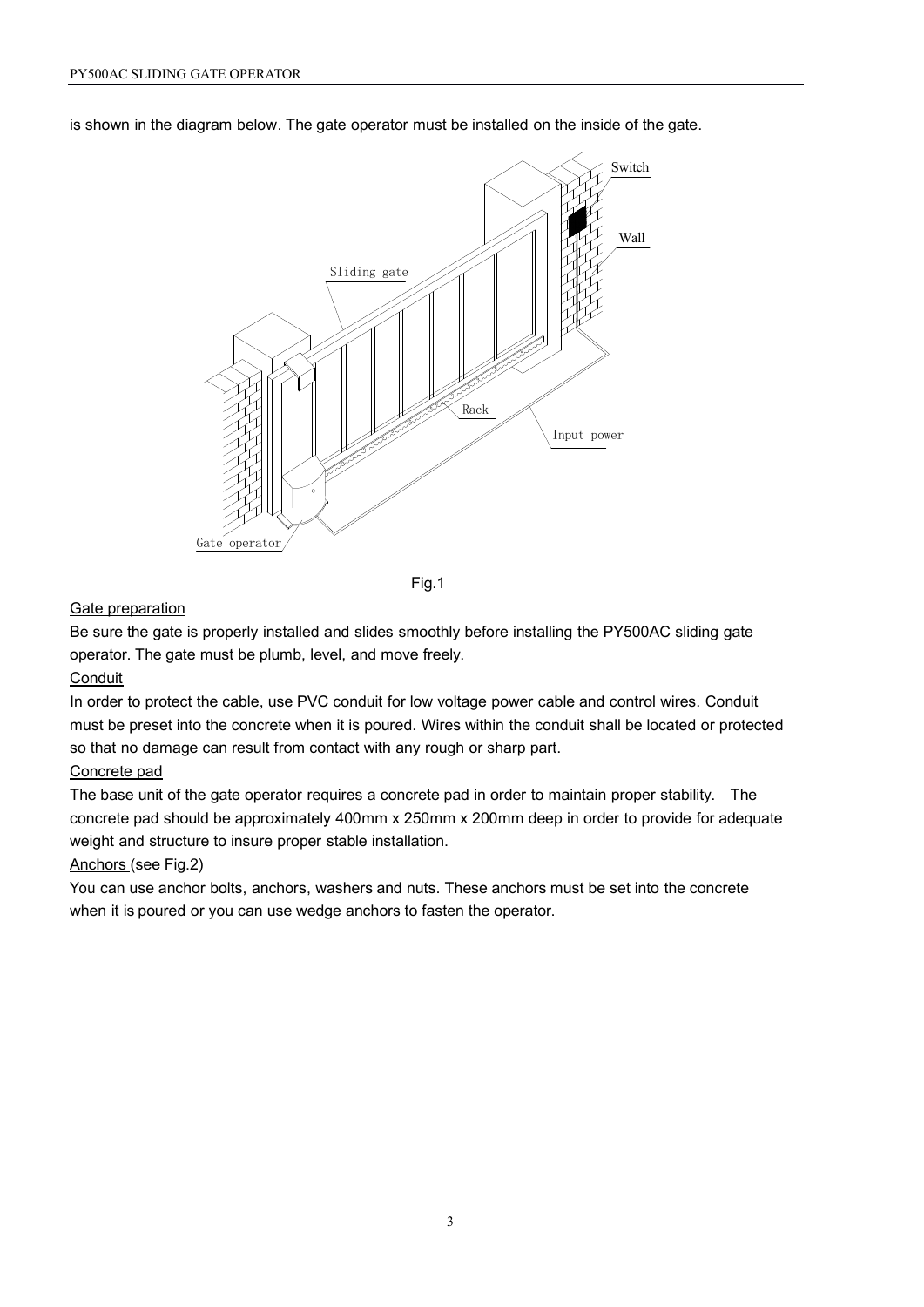

Operator base (see Fig.3)

After the concrete has hardened, mount the gate operator base to the concrete pad. Verify that the base is properly leveled.

Using bolts and washers mount the gate operator to the base and insert the cover. Check the operator and make sure it is lined up with the gate.





# *Installation Installation InstallationInstallationof Rack*

- �Fix the three nuts (in the same package with rack) on the rack element.
- �Lay the first piece of rack on the gear and weld the first nut on the gate.
- �Move the gate manually, checking if the rack is resting on the gear, and weld the second and third nut.
- � Bring another rack element near to the previous one. Move the gate manually and weld the three nuts as the first rack, thus proceeding until the gate is fully covered.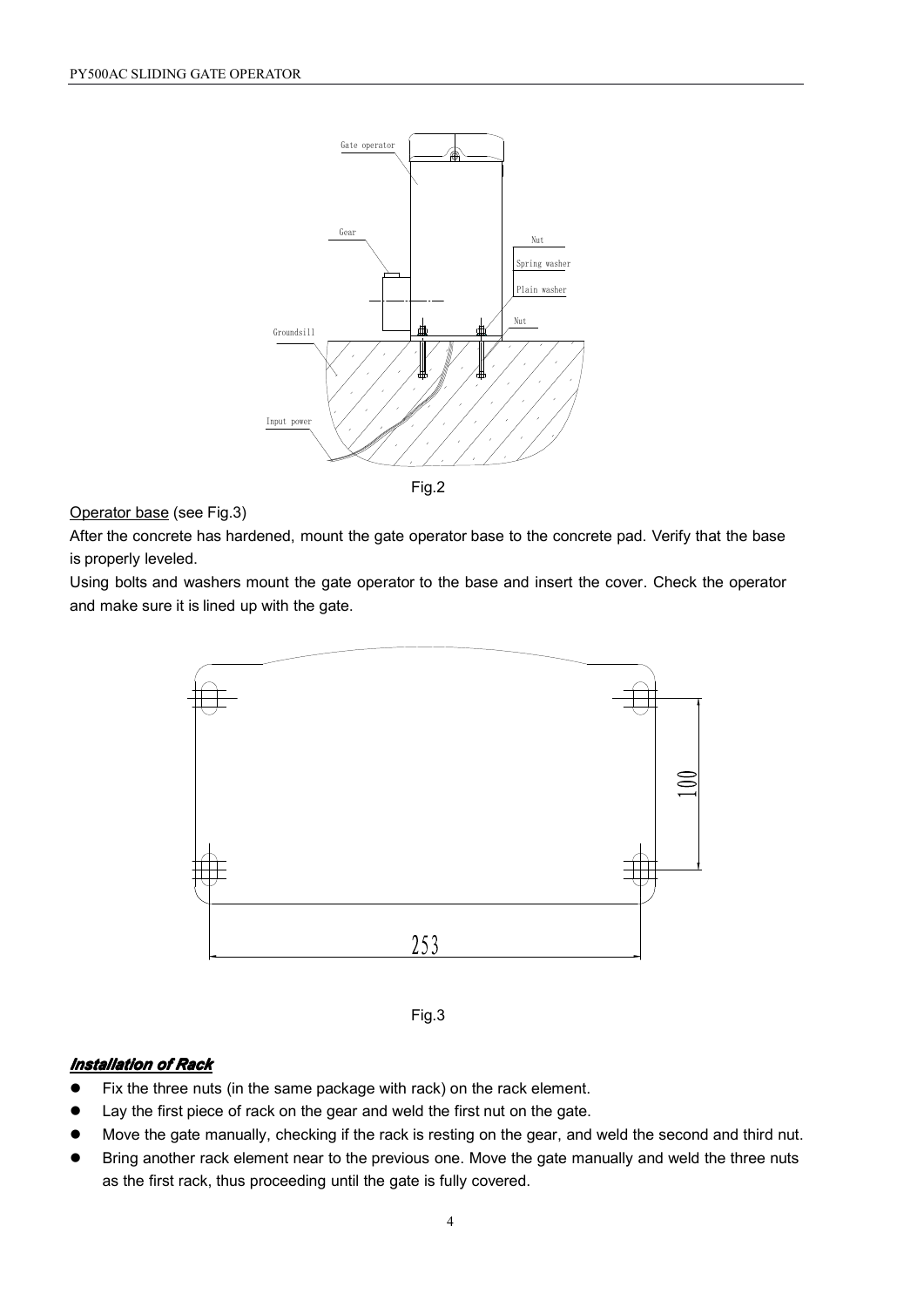- �When the rack has been installed, to ensure it meshes correctly with the gear.
- �The space between rack and gear is about 0.5mm.





# **5. Adjustment Adjustment Adjustment**

Spring limit switch

- � To ensure safety, it is recommended to install limit switches at both ends of the gate to prevent the gate from sliding out of the rails. The rails must be installed horizontally.
- � Install the limit block as shown in Fig.4 and Fig.5. The spring limit switch and blocks are used to control the position of the gate.
- �Release the gear with the key and push the sliding gate manually to pre-determine the position, fix the block to the rack and lock the gear by push up the release bar. Moving the gate electrically, adjust the block to the proper position until the position of the opening and closing meet the requirement.



Fig.5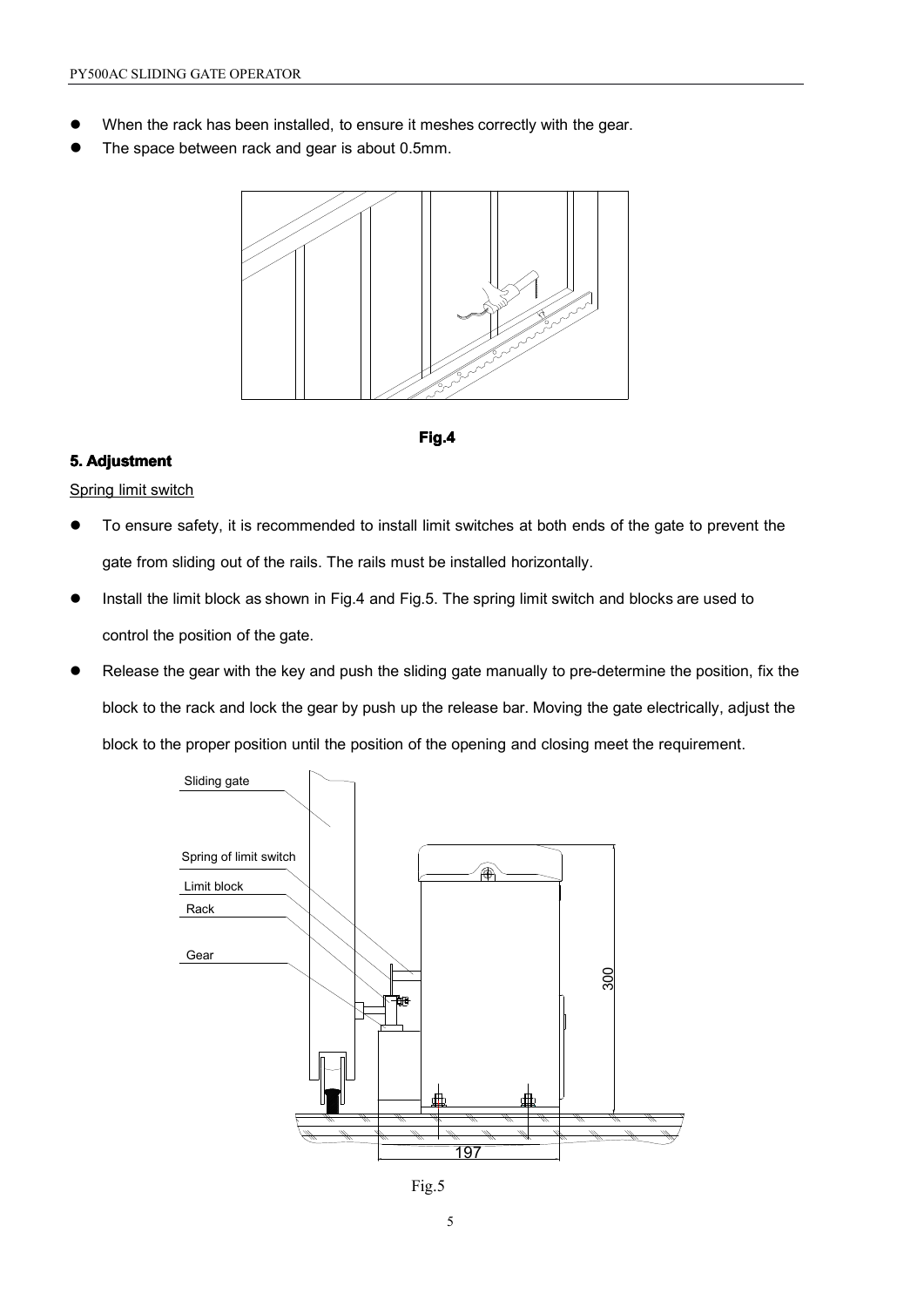

Fig.6

#### **Manual operation**

In case of power failure use key unlock the lock and pull down the release bar about 90 degree to open or close gate manually, use the release key as follow:

- �Fit the supplied key in the lock.
- $\bullet$ Turn the key and pull down the release bar about 90° to release the gear. (Note: Do not exceed 90°, be careful not to use too much force, otherwise the release bar will be damaged.)
- $\bullet$ Open and close the gate manually.

Note: If the gate bumps the mounting post and cannot be electric opened, move the gate <sup>a</sup> few inches by hand, thus you can release the gate with the key, open and close the gate manually.



Fig.7

#### **6. Wire Connecting**

Make sure that the power is OFF before making any electrical connections.

Remove the cover, perform the wiring (See Fig.8 and wiring notes for control board) and replace the cover

again.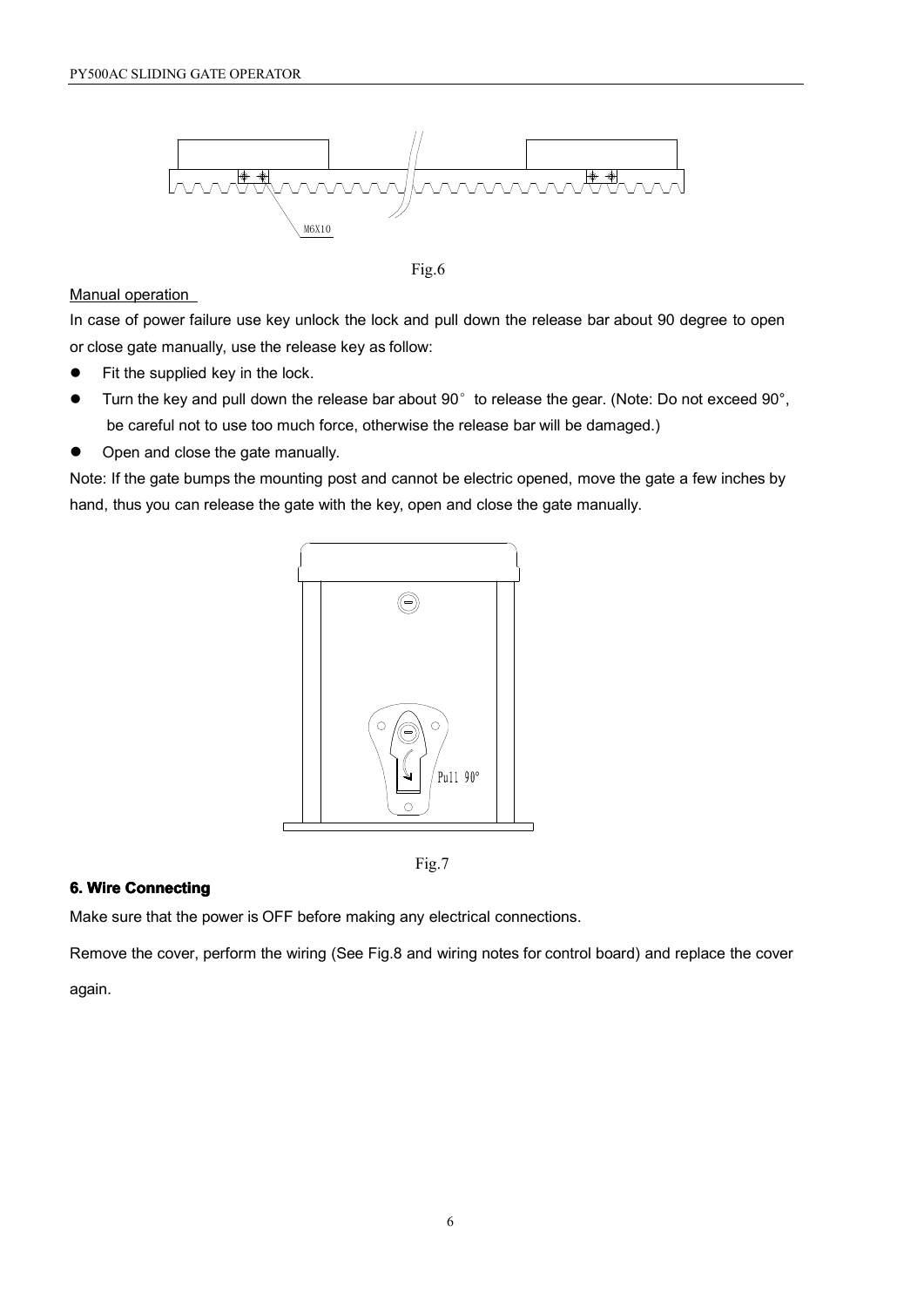

Fig.8

#### **Wiring notes of control control board**

a. Power Input:E (Earth),L (Live),N (Neutral).

PY500AC: AC220V

PY500ACU:AC110V

b. Caution light: connect caution light wire to LAMP(terminal X4)

PY500AC: AC220V

```
PY500ACU : AC110V
```
c. Output power supply: +12V (DC12V), COM (COM), I.R. (N.C Infrared)

If the infrared beam is interrupted during closing, the gate will reverse and open immediately. The product is not factory equipped with an infrared device, the infrared output signal must be N.C.



**Fig.9 infrared** Schematic diagram

d. Three-button switch / single-button switch (keypad): The PY500AC is equipped with interfaces for three-button switch and single-button switch (keypad).

To install the keypad attach one lead of your keypad to 'OSC' of terminal X1 and the other to the 'COM'. The keypad will function in single channel mode.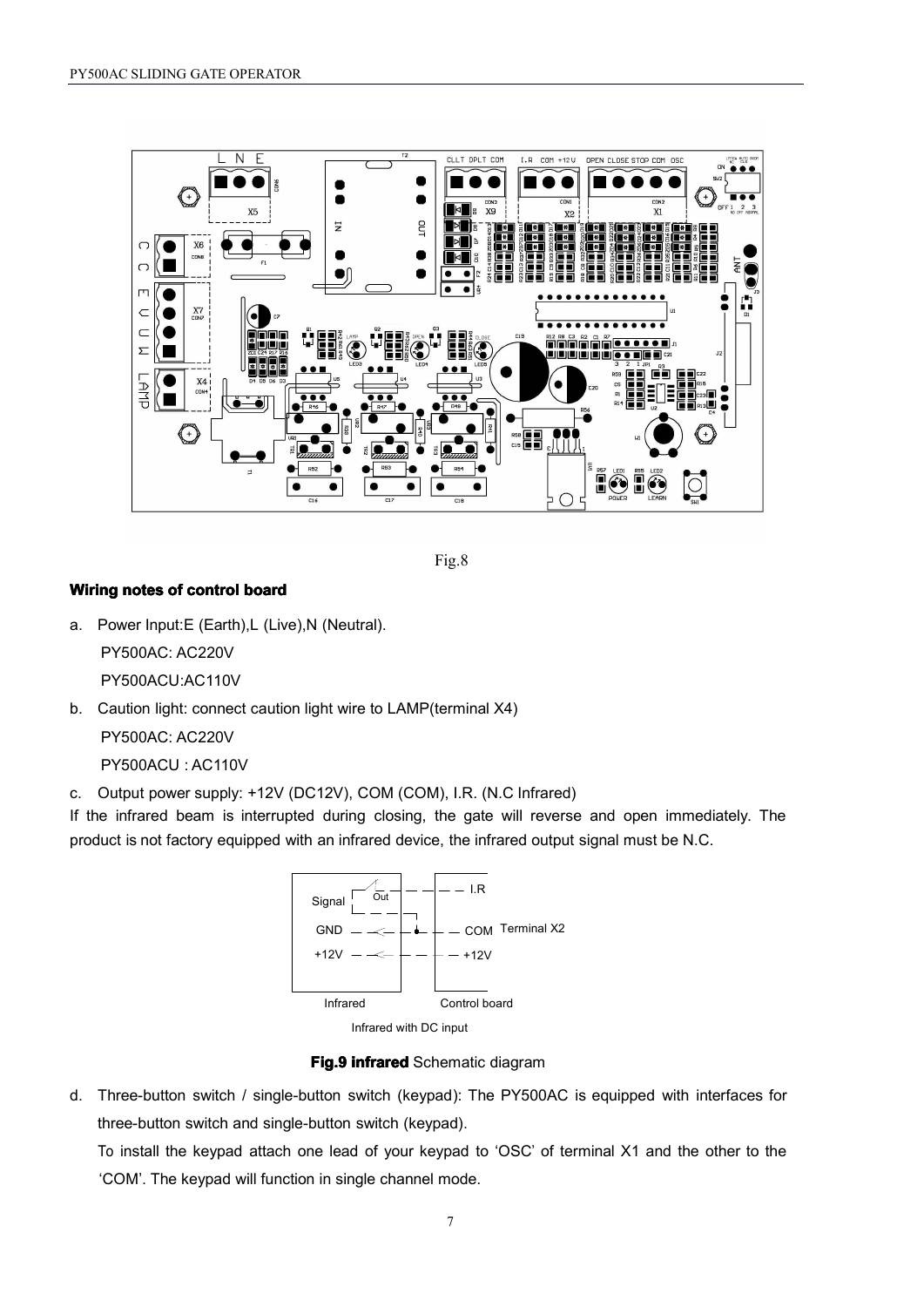For three-button switch installation, use the terminals for multi-channel mode. Connect open wire of external button switch to 'OPEN' of terminal X1, connect close wire of switch to 'CLOSE', connect stop wire of switch to 'STOP', connect common wire of switch to 'COM'.





Motor and capacitor (Terminal X7, X6): V (com), U (Positive direction), W (Opposite direction), E (grounding), C (capacitor)





Fi

# **7. Tuning and operation operation operationoperation**

Remote control

- � The remote control works in <sup>a</sup> single channel mode. It has four buttons. See Fig.12 Remote transmitter. The function of button 1, button 2, and button3 are the same. With each press of the remote control button which has been programmed, the gate will close, stop, open or stop cycle. Button 4 is available for pedestrian mode. Note: if you canceled the pedestrian mode, the function of button 4 is same as the other three buttons.
- � You can program/learn button 1, button 2, button 3 individually. You also can program/learn two buttons or three buttons together, but you need repeat the program/learn process if you want to use more than one button.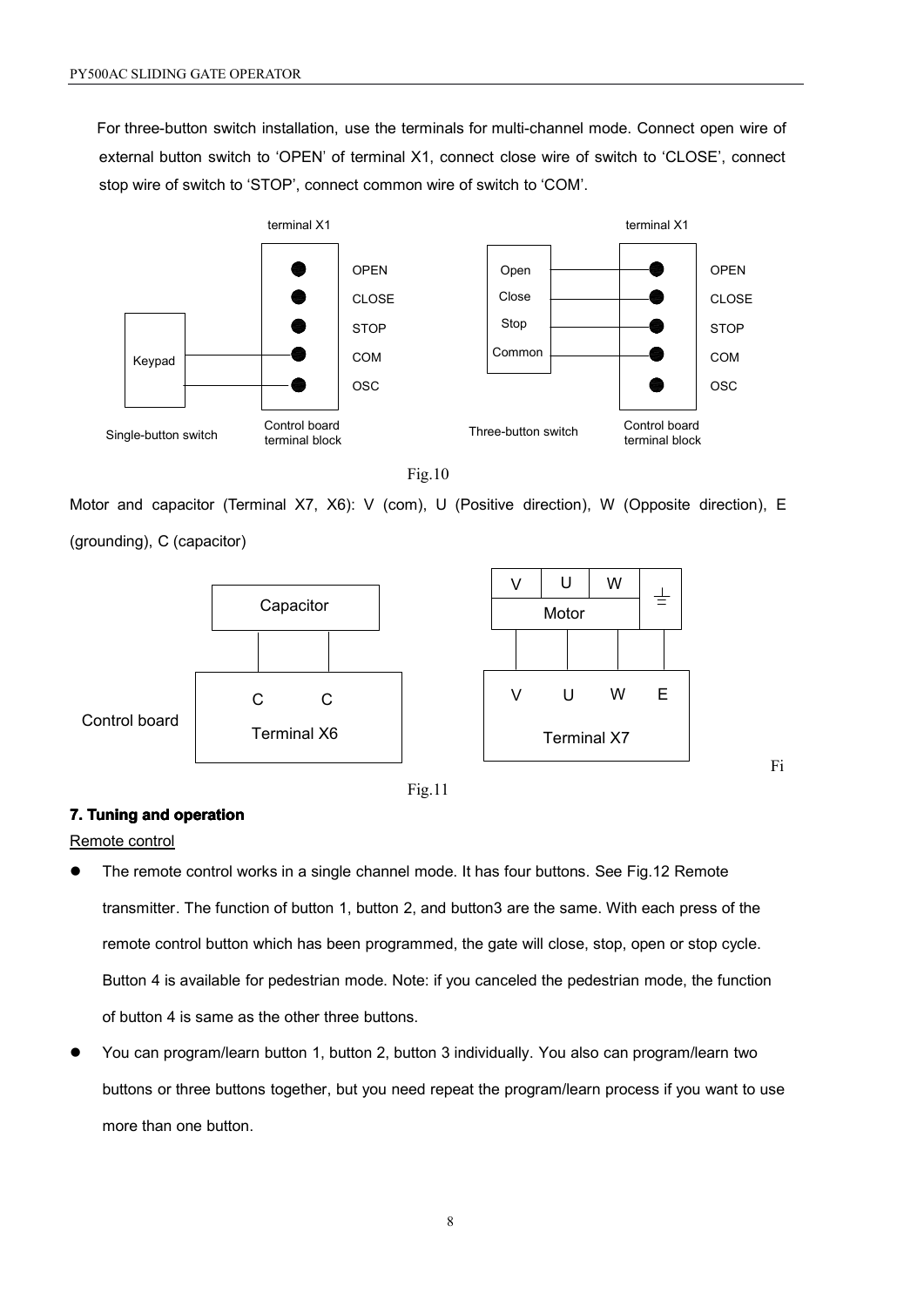

Fig.12 Remote transmitter

- � Adding extra remote controls (Learn): Remove the cover, press the learn button 'SW1' (Fig.8), then the 'LED2' (Fig.8) will be on and turn off, then press the remote control button which you want to use, the 'LED2' will turn on about 2 seconds and then turn off again. The learning process is finished. Up to 100 remote controls may be used.
- � Erase remote controls: To erase all existing remote controls, press and hold learn button 'SW1', the 'LED2' turns on, release the button once the 'LED2' turns off. This indicates that all the remote controls have been erased completely.
- � **Note**: Press the 'OPEN' button of external button switch or remote control button which has been learned, the gate will open, the motor rotates clockwise, and the 'LED3' and 'LED4' is turns on. The output voltage between 'LAMP' (terminal X4) is AC220V/110V, the voltage between 'V' and 'U' is AC220V/110V. Press 'STOP' button or the same remote control button, the gate stops running. And the 'LED3' and 'LED4' is turns off. Then press 'CLOSE' button or the same remote control button again, the gate will close, the motor rotates anticlockwise, and the 'LED3' and 'LED5' is turns on. The output voltage between 'LAMP' (terminal X4) is AC220V/110V, the voltage between 'V' and 'W' is AC220V/110V. Press the 'STOP' button or the same remote control button, the gate stops running. And the 'LED3' and 'LED5' is turns off.
- � Verify open direction: If the gate does not move in the desired direction, then you will need to reverse the motor operating direction, open the black plastic cover, you can do this by exchanging wires 'U' and 'W', 'OPLT' and 'CLLT'.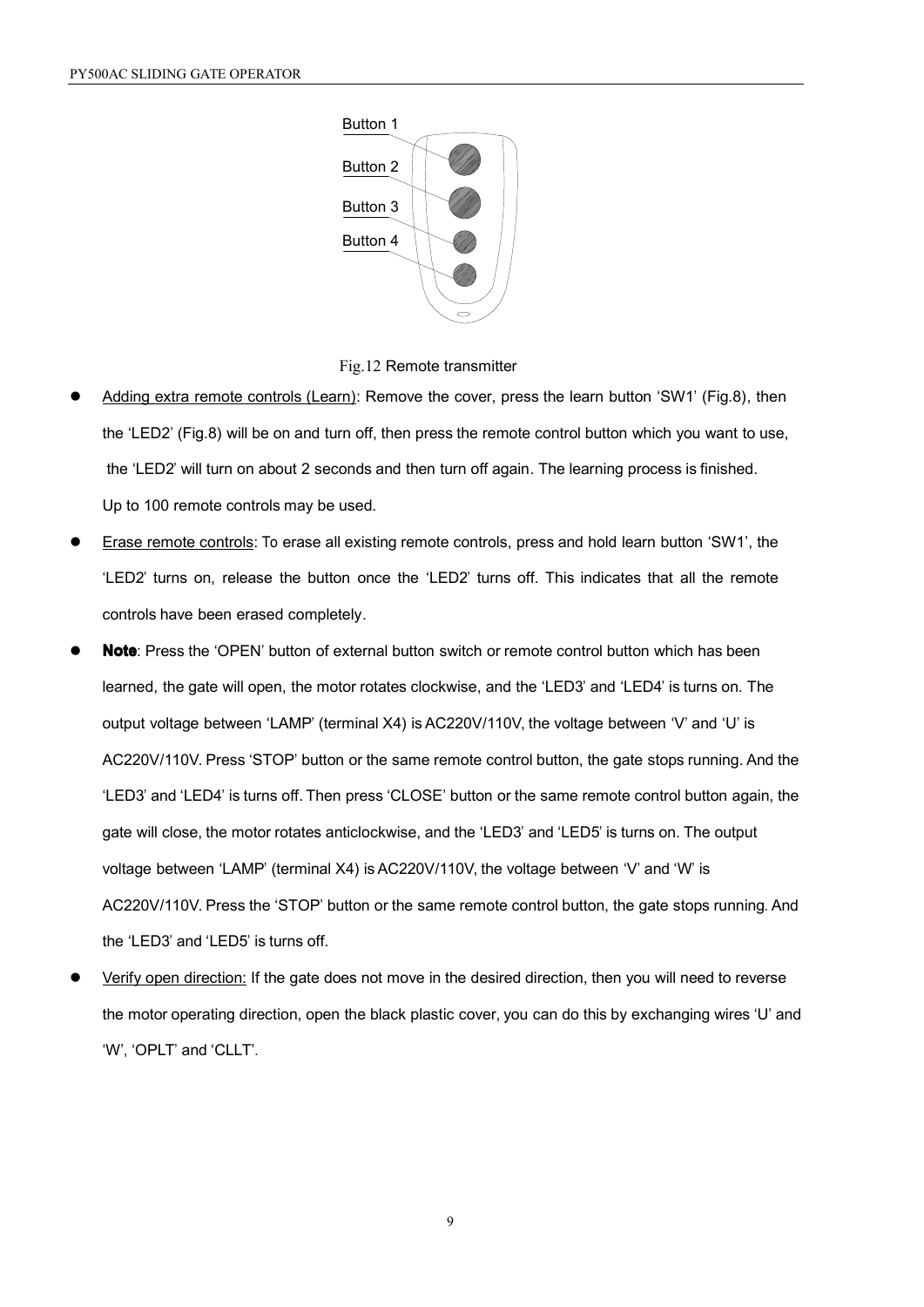#### **8. Porgramming PorgrammingPorgrammingPorgramming Process Process**

| <b>Position</b> | DIP-switch | <b>Function SET</b>                                                                                 |
|-----------------|------------|-----------------------------------------------------------------------------------------------------|
|                 | ON.        | Limit switch mode is NC.                                                                            |
| 1               | OFF.       | Limit switch mode is NO.                                                                            |
|                 | ON.        | Auto-close function and auto-close function of pedestrian mode<br>are available.                    |
| 2               | <b>OFF</b> | Both Auto-close function and auto-close function of pedestrian<br>mode are shut off.                |
| 3               | <b>ON</b>  | Programming / In this position the control board is in programming<br>condition, NOT USE condition. |
|                 | OFF        | Normal / In this position the control board can be normally used.                                   |

Table of the DIP-switch (SW2)

- � *Set auto-close function:* (This feature can be selected to make the gate stay open for some seconds before it automatically closes. The auto-close time can be adjusted to between 0 and 44 seconds.): Turn on the second and the third DIP-switch (See Fig.8) to ON position. Press the remote control button (button 1, button 2 or button 3) that has been programmed to open the gate (see **Verify open direction** section). Stop the gate at any position by pressing the same button, wait a few seconds according to your requirements (the range is 1~44 sec.), this period of time is regarded as 'autoclose time'. Close the gate by pressing the same button. Press the button again to stop the gate or the gate will stop automatically at its closed position if the limit switch is reached. After this setup is complete, return DIP-switch 3 to OFF position immediately. Thus the **auto-close function** has been set.
- � *Cancel auto-close function:* Turn on the second and the third DIP-switch (see Fig.8) to ON position. Press the remote control button (button 1, button 2 or button 3) that has been programmed to open the gate (see **Verify open direction direction** section). Stop the gate at any position by pressing the same button, wait until the gate close automatically (45 sec.). Press the same button to stop the gate or the gate will stop automatically at its closed position if the limit switch is reached. After this setup is complete, return DIP-switch 3 to OFF position immediately. Thus the auto-close function has been canceled.
- �*Pedestrian mode:* Pedestrian mode can be used to open gate about 0.3~1.5 meters for people pass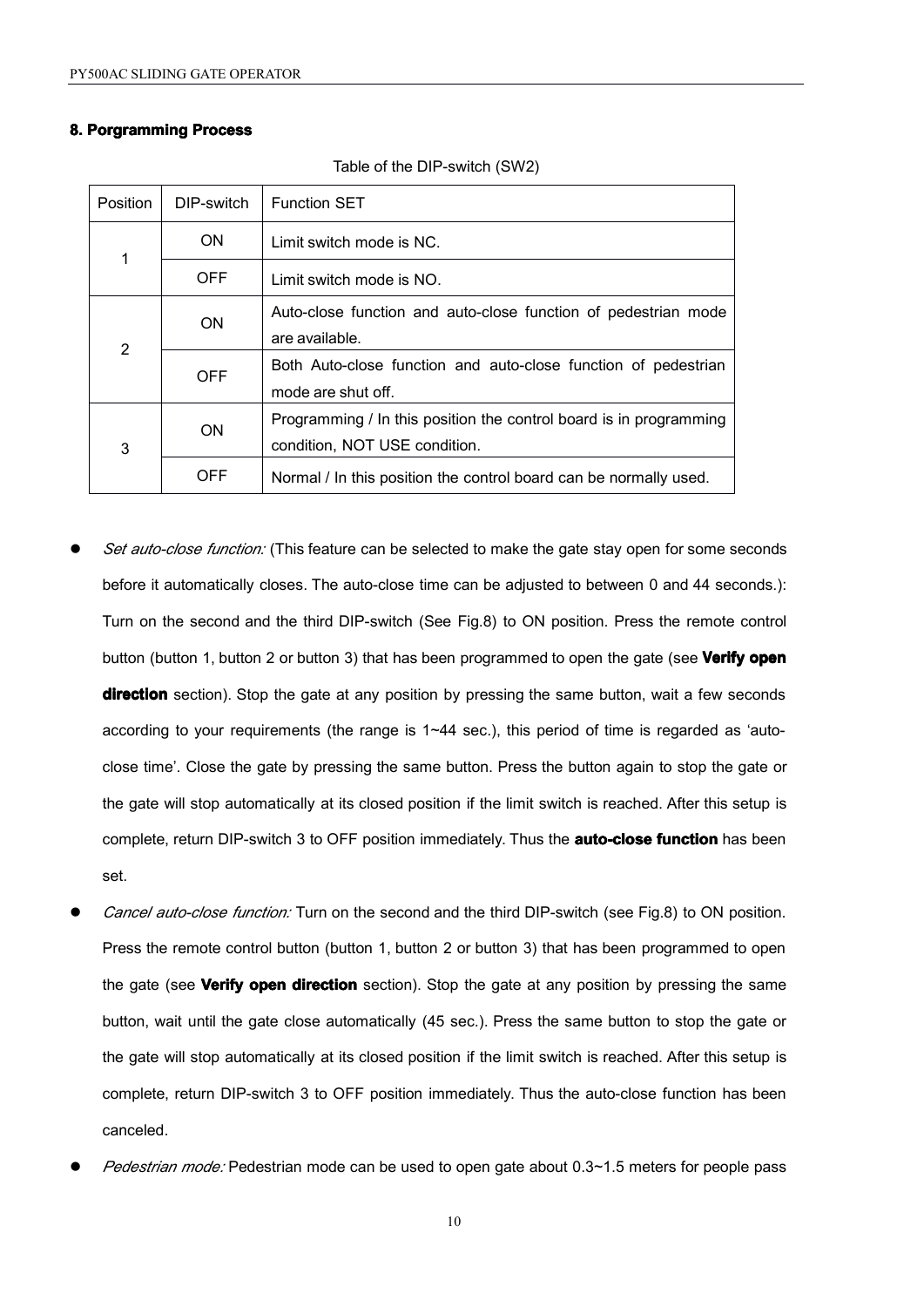through.

*Set width of pedestrian mode:* Turn on the second and the third DIP-switch (See Fig.9) to ON position. Press button 4 to open the gate (see **Verify open direction** section), Wait until the gate travels the distance according to your requirements (the distance range is 0.3m~1.5m or wait for 3~10 sec.), it is regarded as 'the width of pedestrian mode'. Then press the same button/button 4 to stop the gate, wait for some seconds (1~44 sec.). Close the gate by pressing the same button/button 4. Press the same button again to stop the gate or the gate will stop automatically at its closed position if the limit switch is reached. After this setup is complete, return DIP-switch 3 to OFF position immediately. Thus the **width of pedestrian mode** has been set.

If you open the gate with button 4, the gate will stop at the expected position that you have set.

**Set auto-close function of pedestrian mode:** Turn on the second and the third DIP-switch (See Fig.9) to ON position. Press button 4 to open the gate (see **Verify open direction direction**section), wait some seconds (3~10 sec.). Then press the same button/button 4 to stop the gate, wait some seconds according to your requirements (1~44 sec.), this period of time is regarded as 'auto-close time of pedestrian mode'. Close the gate by pressing the same button/button 4. Press the same button again to stop the gate or the gate will stop automatically at its closed position if the limit switch is reached. After this setup is complete, return DIP-switch 3 to OFF position immediately. Thus the **auto-close auto-close**

#### **function of pedestrian mode** has been set.

Note: the new width of pedestrian mode has been re-programmed in the device and replaced the original width you have set in **Set width of pedestrian pedestrianmode** section.

If you open the gate with button 4, the gate will stop at the new expected position that you have set, after some seconds as what you have set, the gate will close automatically.

�*Cancel width / auto-close function of pedestrian mode*

Cancel both width and auto-close function of pedestrian mode: Turn on the second and the third DIPswitch (See Fig.9) to ON position. Press button 4 to open the gate (see **Verify open direction direction** section). Wait for more than 15 sec.. Then press the same button/button 4 to stop the gate. Wait until the gate close automatically (45 sec.). Press the same button to stop the gate or the gate will stop automatically at its closed position if the limit switch is reached. After this setup is complete, return DIP-switch 3 to OFF position immediately. Thus the width and auto-close function of pedestrian mode have been canceled.

11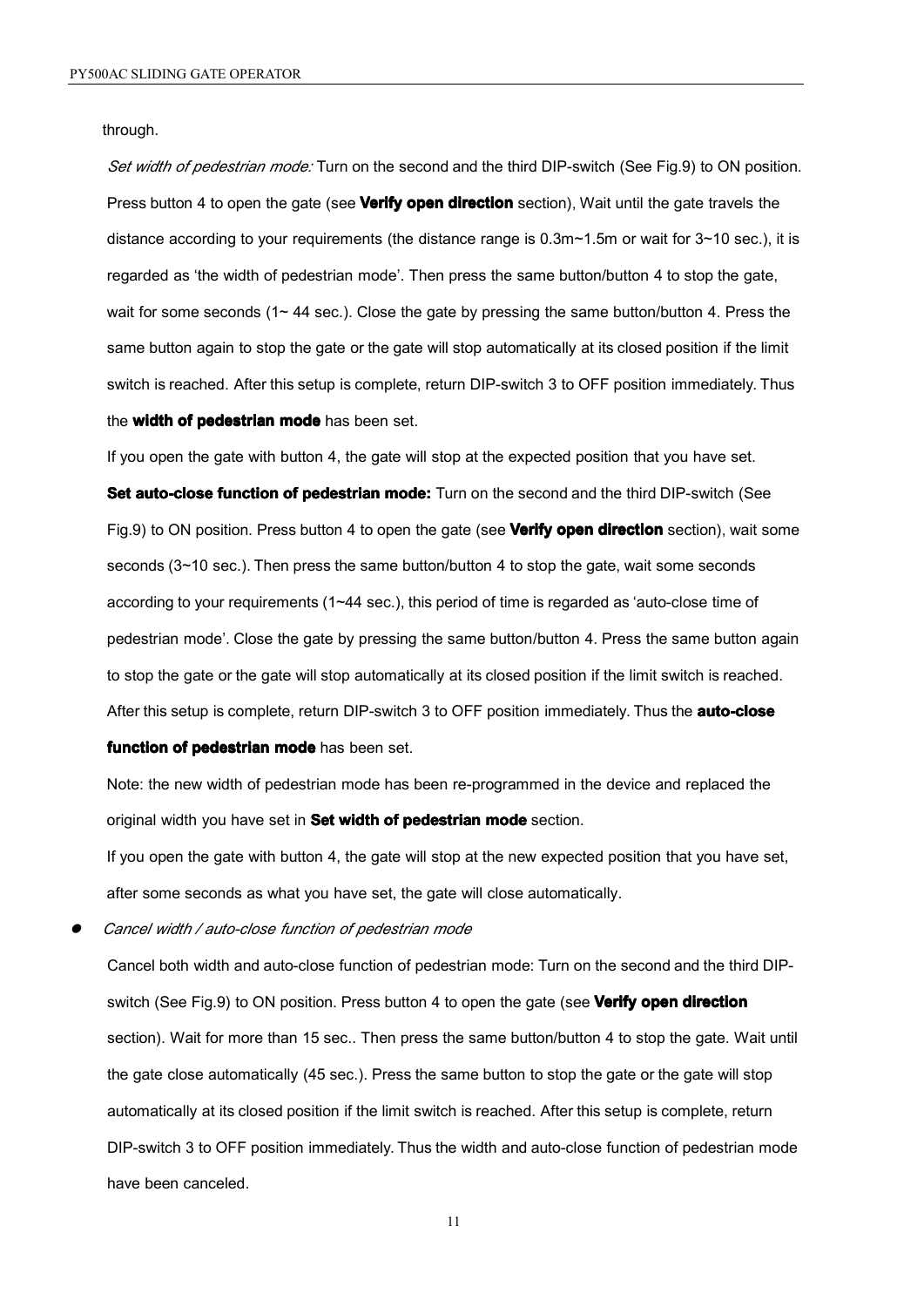Cancel width of pedestrian mode, keep auto-close function of pedestrian mode: Turn on the second and the third DIP-switch (See Fig.9) to ON position. Press button 4 to open the gate (see **Verify open direction** section). Wait for more than 15 sec.. Then press the same button/button 4 to stop the gate. Wait some seconds according to your requirements  $(1 - 44 \text{ sec.})$ . Then press the same button/button 4 to close the gate, press the same button again to stop the gate or the gate will stop automatically at its closed position if the limit switch is reached. After this setup is complete, return DIP-switch 3 to OFF position immediately. Thus the width of pedestrian mode has been canceled, the auto-close function of pedestrian mode has been reserved.

Note: the new auto-close time of pedestrian mode has been re-programmed in the device and replaced the original auto-close time of pedestrian mode that you have been set in **Set auto-close auto-close**

#### **function of pedestrian mode** section.

*Keep width of pedestrian mode, cancel auto-close function of pedestrian mode***:** Turn on the second and the third DIP-switch (See Fig.9) to ON position. Press button 4 to open the gate (see **Verify open direction** section). Wait some seconds (3~10 sec.), then press the same button/button 4 to stop the gate. Wait until the gate close automatically (45 sec.). Press the same button again to stop the gate or the gate will stop automatically at its closed position if the limit switch is reached. After this setup is complete, return DIP-switch 3 to OFF position immediately. Thus the width of pedestrian mode has been reserved, the auto-close function of pedestrian mode has been canceled.

Note: the new width of pedestrian mode has been re-programmed in the device and replaced the original width.

If you open the gate with button 4, the gate will stop at the expected position that you have set, but the gate will not close automatically.

**�** Turn on the second DIP-switch to OFF position (Factory preset: OFF position), both auto close function and auto-close function of pedestrian mode were shut off.

#### **Note:**

- (1) You must follow the operating instruction as above, any wrong operation is not allowed during setting. If your device responds to your requested function correctly, you have set the **function successfully successfully, otherwise otherwiserepeat the above setup instruction until your device responds responds to your expected expected function. function. function.**
- (2) If the gate can not be moved, please check whether the gate is obstructed or the gate is too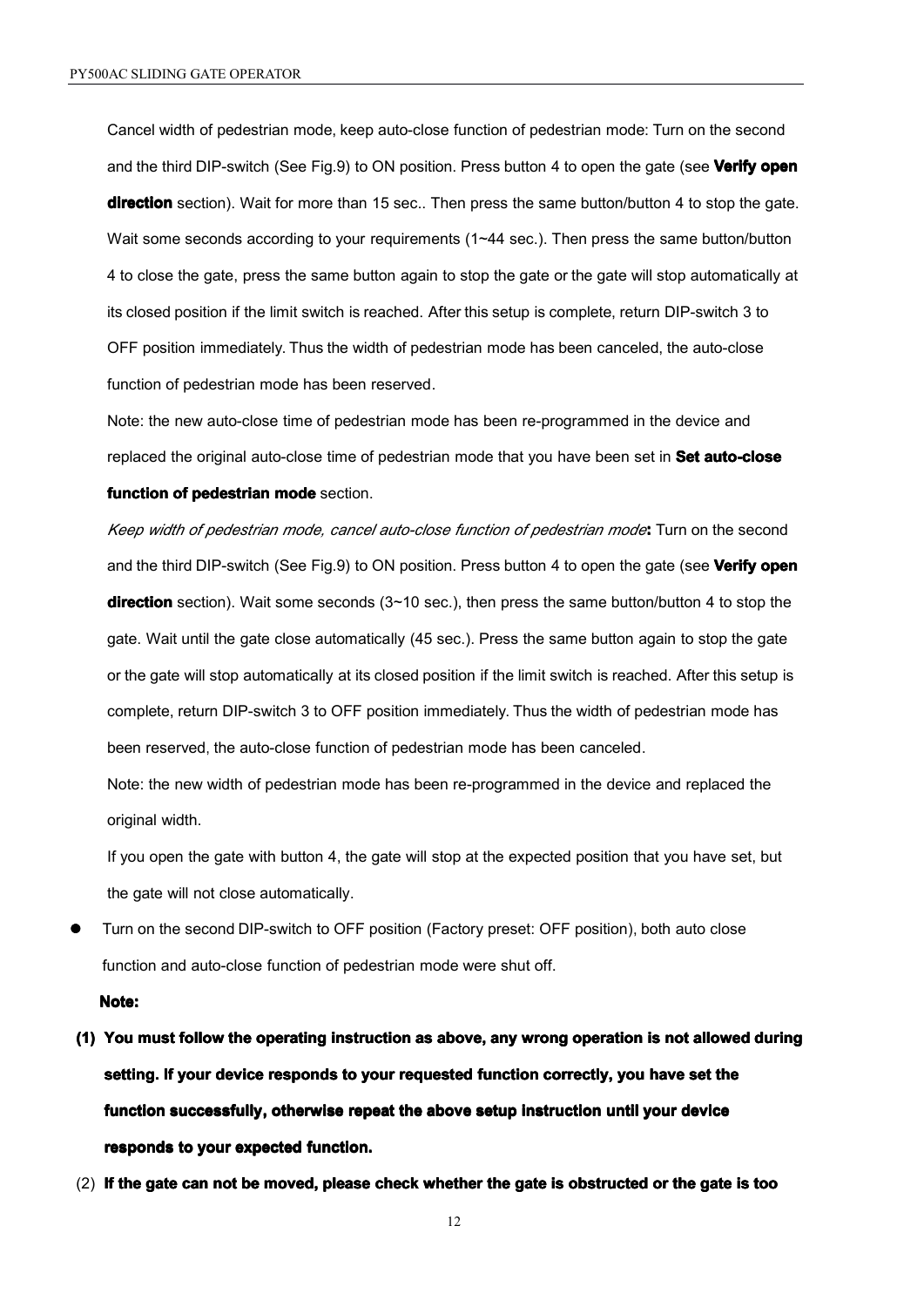**weight. weight.**

- � *Adjustment of the auto-reverse function:* rotate the 'W1' knob (Fig.8) by hand, the resistance may be increased or decreased by rotating clockwise or counterclockwise. Note: if the gate fails to reverse in the event of obstruction, then the opening force or closing force should be checked for conformity with requirements and adjusted accordingly. The gate will reverse if obstructed when closing, and will stop if jammed when opening.
- **�** If the auto-reverse direction is wrong, please open the black plastic cover, exchange two wires 'U' and 'W' and Exchange wires 'OPLT' and 'CLLT' if the limit direction is wrong.

#### **Activities Covered in this section**

- �**Remote transmitter:** With each press of the button, the gate will close, stop, open or stop cycle. **(Single-button mode)**
- **�Three-button mode external button switch (not supply):** press 'OPEN' button, the gate opens. Press 'STOP' button, the gate stops. Press 'CLOSE' button, the gate closes.
- �**Single-button mode external button switch / keypad (not supply): With each press of the button,** the gate will close, stop, open or stop cycle.
- **�Auto-reverse function:** After adjusting the opening force and closing force, the gate will reverse and go open if obstructed when closing, and will stop if jammed when opening.
- **�Auto-close function:** This feature can be selected to make the gate stay open for some seconds before it automatically closes. The auto-close time can be adjusted to between 0 and 44 seconds.
- **� Pedestrian Pedestrian mode:** This feature can be used to open gate about 0.3~1.5 meters for people pass through.
- **� Safe guard (Infrared (Infrared photocell):** If infrared beam is interrupted during closing, the gate will reverse and go open immediately. This feature will not function if the gate is in fully opened and closed positions or during opening.
- �**Open priority:** The gate will return to open if press 'OPEN' button of external button switch during closing.
- **�Limit switch:** The switch is used to accurately stop the gate in the opened and closed positions. If the gate stops at opened position when the limit switch is reached, the gate will not move if you press 'OPEN' button.